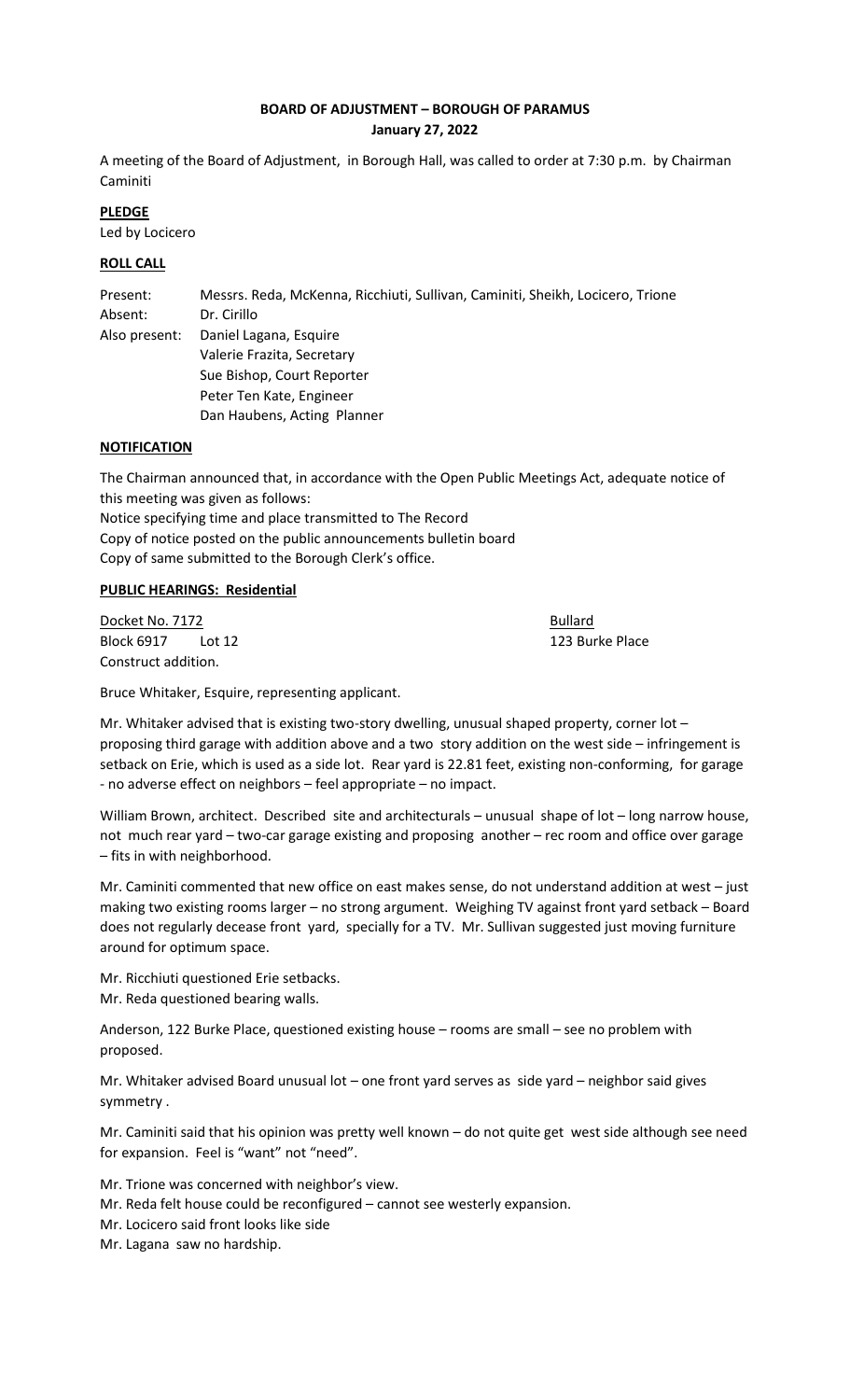Motion by Caminiti, seconded by Ricchiuti, to approve proposed with condition setback on Erie Road remains within requirements. FOR: Reda, McKenna, Ricchiuti, Sullivan, Caminiti, Sheikh OPPOSED: Trione MOTION CARRIED.

Docket No. 7169 **Paramus Investments/Parikh** Block 4809 Lot 12.01 2008 1 Churchill Court Six foot fence in front yard setback.

Chimnay and Nikita Parikh, contract purchaser – 123 Valentine Lane, Yonkers, NY Sandy Hroncich, owner of property

Ms. Hroncich explained that 3 foot fence existing – proposing to make 6 foot.

Mr. Parikh said have two children need higher fence for safety.

Mr. Caminiti advised that locations, etc., on plans do not match – applicant will have to return with asbuilt and photos.

APPLICATION CONTINUED TO FEBRUARY 10, 2022.

Docket No. 7156-Appeal **Ferrante** Appeal of Administrative Officer's decision.

Nancy and Thomas Ferrante.

Mrs. Ferrante questioned procedure and Mr. Lagana's participation. Mr. Caminiti advised that not comfortable and requested new date. Wants to make sure is clean – not sure if Mr. Lagana needs to testify.

Andrew Kohut, Esquire, attorney for Garcia. Stated that over a year – garage has been sitting for months – Mr. Gomez should be allowed to finish work. APPLICATION CONTINUED TO FEBRUARY 10, 2022.

Docket No. 7148 750 Paramus LLC Block 681 Lots 1 & 2 750 Route 17 N. Construct 4 story self-storage facility.

Jason Tuvel, Esquire, representing applicant.

Mr. Tuvel advised have had several meetings – originally six stories 148,000 SF – based on comments reduced to 127,000 SF – resolved issue with opposition – revised plans - reduced height to 3 stories on one side and 4 on the other – reduced building coverage – removed sign variance on Glen – Board heard Traffic Engineer that low generator – open 6-10:00 p.m. six days a week – office open 8-6:00 – will comply with parking requirements – DOT has "no interest".

Joshua Kline, Engineer. A-4 (colored site, Nov.) Mr. Klein advised created more open space along Route 17 – reduced height – improved lighting and turned off lights on Glen Avenue side – improved perimeter plantings – no outdoor storage – building coverage decreased – reduced impervious – adding storm water management – will comply with Boswell.

Mr. Trione questioned loading doors and lighting after hours.

Mr. Sullivan questioned size etc., of roll up doors.

Mr. Locicero questioned lobby, Sunday opening, loading areas, moving loading areas away from residential and hours of garbage pick-up.

In reply to Mr. Sullivan, Mr. Kline said that sliver of property on Glen Avenue owned by DOT – attempting to purchase. Mr. Caminiti commented that could make "right only" on Glen.

In reply to Mr. Lagana, Mr. Tuvel said that 3 existing egresses on Glen will remain.

Tobenik, 68 Oliver, questioned number of stories on Route 17 Cacciatore, 66 Oliver, questioned closing.

Laurance Appel, architect A-5 (5 sheet arch package) Mr. Appel described package – reduced stories to 3 and 4 – site not suited for retail because of visibility – reduced footprint and height – good size for loading and unloading – 1000 proposed units reduced to 750 – removed signage on west.